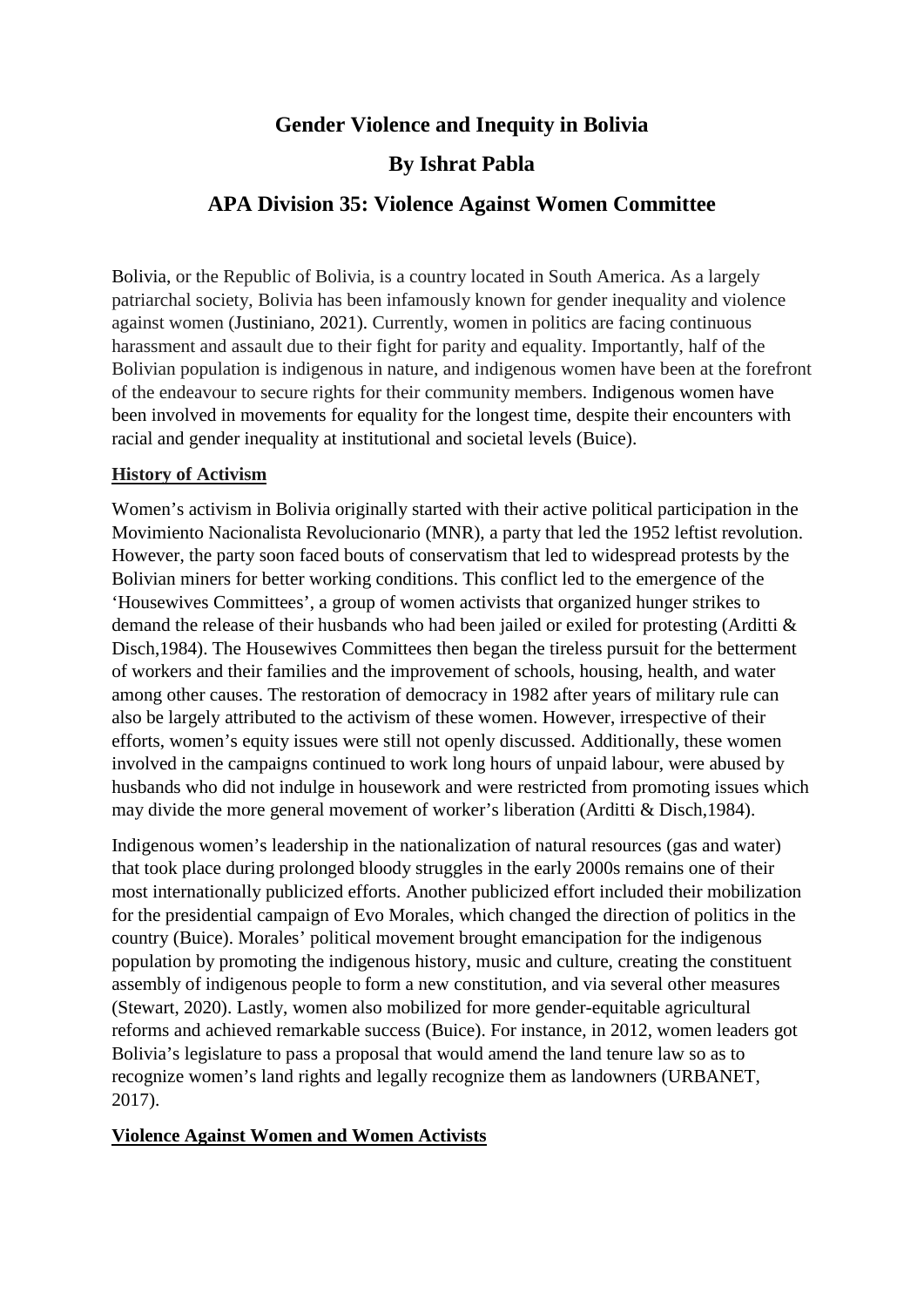Bolivia has long grappled with numerous challenges concerning the safety and autonomy of women. Over half (50.3% percent) of the women population has reported experiencing physical violence from their partners, and 69.3% have experienced psychological violence. Around 61% of women have suffered some form of violence at work, and 64.7% at school or while in education. Bolivia also accounts for alarmingly high rates of femicides, which is defined by Oxford dictionary as 'the killing of a woman or girl, in particular by a man and on account of her gender' (The World Bank, 2018). In 2017, Bolivia recorded one of the highest rates of femicides per capita in the world (1.9 per every 100,000 women) (IHRC, 2019).

Moreover, women in the political sphere fighting for their rights have been subjected to extreme manifestations of violence. Men politicians have constantly resisted the rise of women politicians and have attempted to threaten them. Mary de la Cruz, a councilwoman from a town near La Paz, claimed in May 2018 that she had been physically and verbally assaulted by the town's mayor, Damaso Ninaja, because of her investigations into discrepancies in Ninaja's public work contracts. Ninaja, however, was acquitted (Clontz, 2020). A report by UN Women claimed that women's rising profile in the political sphere "has also led to problems related to discrimination, manipulation and violence" (Flores, 2018). Jessy Lopez, the director of [Association of Female Councilors of Bolivia](http://www.acobol.org.bo/site/) (ACOBOL) commented on the intimidation that women councillors face, which often results in their giving up their positions sooner than required. To force resignation, their houses are set on fire, their husbands fired, their children assaulted, and they themselves are physically attacked. Adding on to the miseries of the women, the legal system of Bolivia is maledominated and shows little interest in the concerns of women, which leads to women ultimately dropping their complaints. Not surprisingly, some courts have also been particularly zealous about prosecuting dissenting women (Farthing, 2016).

Furthermore, indigenous women who defend human and environmental rights are subject to additional discrimination by virtue of their gender and identity. Amparo Carvajal, a human rights defender, also named as the 2018 person of the year by a leading newspaper in Bolivia, had her reputation threatened by officials at the highest level of government because she condemned the illegal arrest and unnecessary use of force against agricultural workers by state security forces. The Government Minister Carlos Romero called her "an irresponsible person" and a "sponsor of criminal organisations". These unsubstantiated allegations represent a crude and explicit effort to undermine the widely respected work of Carvajal and avoid oversight of the duty of the state for violations of human rights (Guevara-Rosas, 2019).

Another instance of demonstrated violence against women revolves around the situation in [Isiboro Secure National Park and Indigenous Territory,](http://e360.yale.edu/feature/in_bolivia_a_battle_over_a_highway_and_a_way_of_life/2566/) known as TIPNIS, where the building of a 182-mile highway would partially run through this protected, highly biodiverse indigenous territory in the Amazon. To protest the building of the road, a peaceful 375-mile march was initiated and attended by a large number of women, including, pregnant women, mothers, elderly people, and youth. The march broke no laws and not a single road was blocked. Despite that, the government blocked access to communication, beat participants, tear gassed children, and arrested the marchers in large numbers. Food and supplies from the city were blocked and radical attempts were made to satiate the leaders of their enthusiasm (Dallavale, 2015). While men and women are often prosecuted for defending the environment, it is often women who are at the receiving end of the acts of violence. For the simple act of peacefully protecting their lands and territories, many women environmental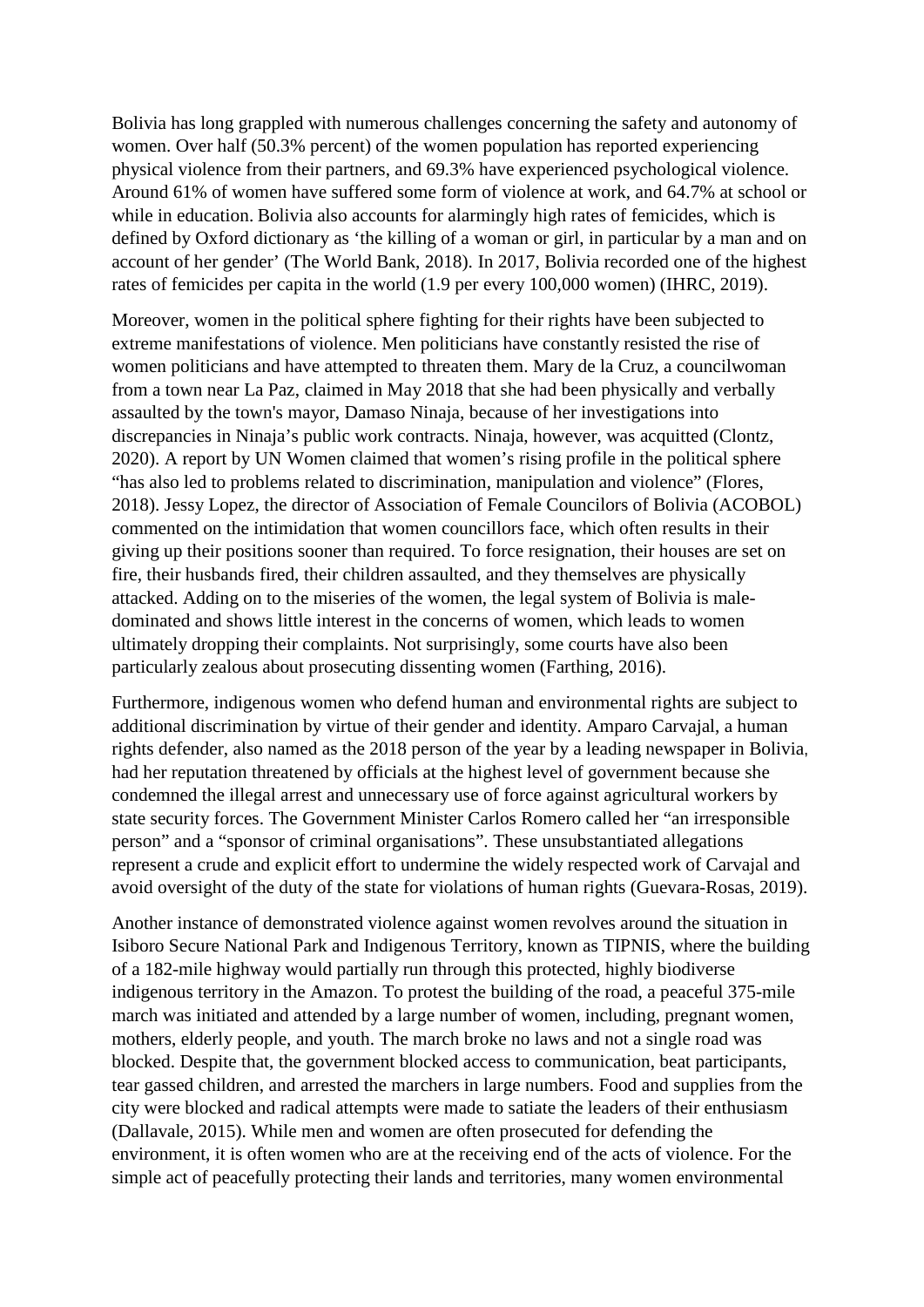defenders are being branded as 'terrorists.' The trend is a global shift toward authoritarianism, and women, especially indigenous women, are at the other end of this continuum of power (Ervin, 2018).

### **Ensuring Rights of Activists**

The United Nations Development Programme (UNDP) released an article recommending a series of measures to ensure that the rights of activists are defended. One of their most salient suggestions is to increase the global news coverage of the threats and injustices that the environmental defenders encounter (Ervin, 2018). Shedding light on the atrocities that women activists in general, and indigenous women activists in particular, face is of utmost importance in raising awareness about their trials and tribulations.

Multiple international organizations have been actively working in granting funds to women human rights activists around the globe, raising awareness about the various issues and movements in which women activists are indulging and connecting women from around the world to develop a community that strengthens and uplifts each other. Most of these organizations have previously been involved with activism concerns in Latin America, including Bolivia. At an individual level, one can either donate to these organizations or become involved in other capacities to facilitate change. Some of these funds are:

1. Urgent Action Fund

The Urgent Action Fund for Women's Human Rights (Urgent Action Fund) funds women human rights defenders (WHRDs) and transgender human rights defenders (THRDs) who aim to develop a community of justice, equality and peace. The Urgent Action Fund offers quick response grants to WHRDs and THRDs around the world in cooperation with its sister funds, Urgent Action Fund-Africa and Urgent Action Fund-Latin America. It responds to all requests within 72 hours, which enable "improved security when defenders face threats and enable strategic action during windows of opportunity to change laws, policies and public opinion."

<https://urgentactionfund.org/>

2. Global Fund for Women

Global Fund for Women "offers flexible support to a diverse group of activist partners to create meaningful change that will last beyond their lifetimes." It has funded women rights group in more than 175 countries.

<https://www.globalfundforwomen.org/>

3. World Pulse

World Pulse is an "independent, women-led social network for social change." Using the power of technology, they wish to accelerate women's leadership, amplify women's voices and link movements across the globe so as to facilitate collaboration. <https://impact.worldpulse.com/>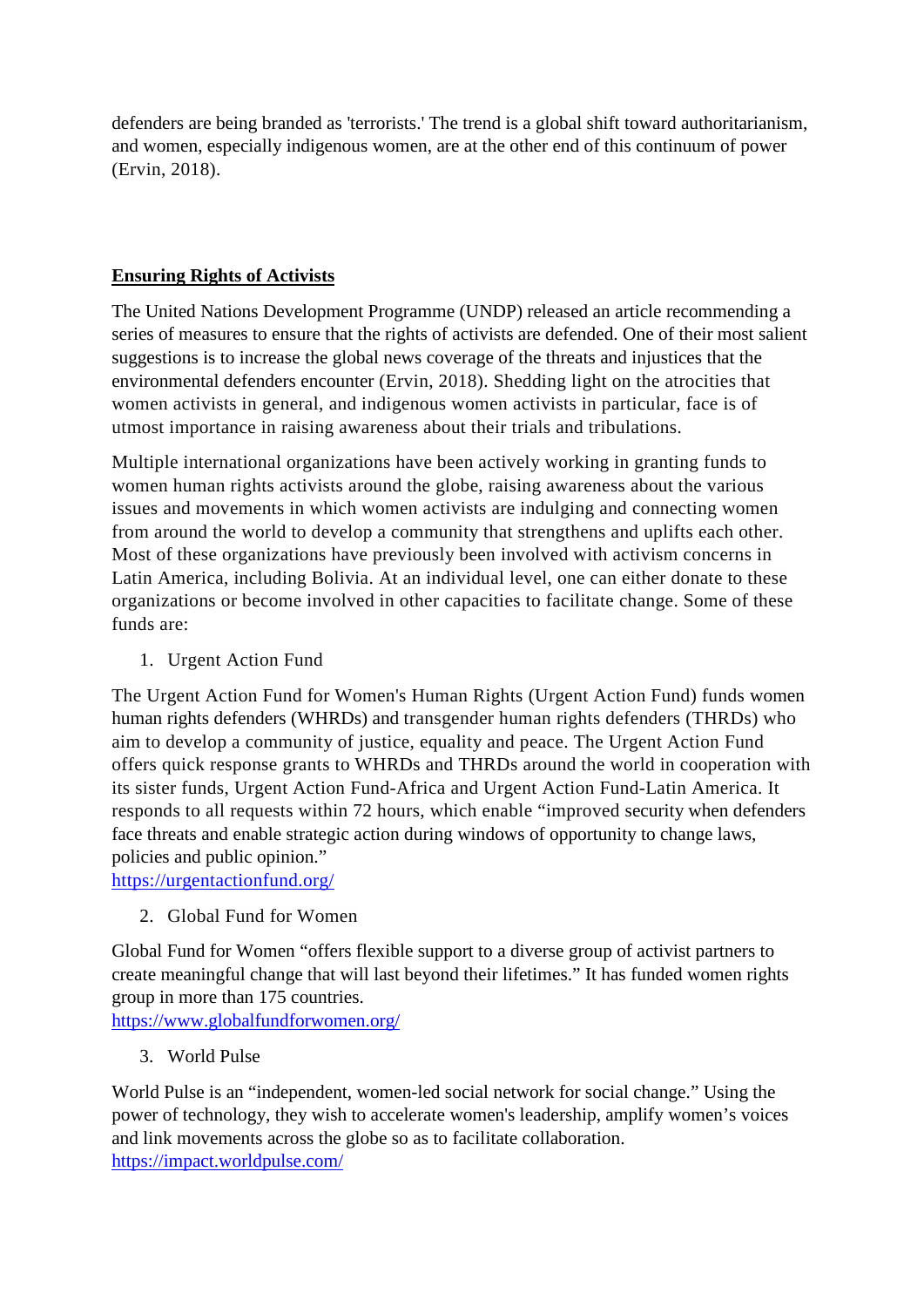4. Association for Women's Right in Development

AWID is an international, feminist, membership, movement support organization. It seeks to advance universal rights and justice, build feminist economies, resource feminist movements and co-create feminist realities. They wish to advance their agendas by advocating and campaigning, convening and connecting members and allies, mobilizing members and movements and adopting cultural and creative strategies. <https://www.awid.org/>

Across the world, violence against activist women has been on the rise. The Guardian reported that approximately half of all women activists have been killed for defending their land and environmental rights (Sekyiamah & Ford, 2020). In Honduras, Berta Caceres was murdered in 2016 for defending her community rights against the construction of a hydroelectric dam. In Guatemala, [Laura Leonor Vásquez Pineda](http://www.omct.org/human-rights-defenders/urgent-interventions/guatemala/2017/01/d24175/) was also murdered for defending her land against mining interests. Emilsen Manyoma of Colombia, defending her community's land rights from abusive mining and other projects, also met with the same fate. Additionally, female environmental defenders are faced with threats, intimidation, rape, torture and/or imprisonment every year. An indigenous Kichwa activist, [Patricia Gualinga Montalvo,](https://www.culturalsurvival.org/news/indigenous-leader-patricia-gualinga-sarayaku-receives-death-threats) is faced with regular death threats for defending her community's rights in Amazon Rainforest (Ervin, 2018). It is crucial for international associations as well as individuals with the capacity to influence change to involve themselves in the politics of such countries, and support movements led by these women, that would benefit generations to come.

#### References

- Arditti, R., & Disch, E. (1984). Working for Women in Bolivia. *Off Our Backs, 14*(10), 1-3. Retrieved January 26, 2021, from<http://www.jstor.org/stable/25775188>
- Buice, M. (n.d.). *Indigenous Women, Social Movement Perspectives, and Lessons from Bolivia's Post-liberal Transformations*. [https://polisci.utk.edu/womenpolitics/docs/Buice\\_GenderConf.pdf](https://polisci.utk.edu/womenpolitics/docs/Buice_GenderConf.pdf)
- Clontz, C. (2020, January 29). *Violence Against Women in Politics in Bolivia*. Panoramas. [https://www.panoramas.pitt.edu/news-and-politics/violence-against-women-politics](https://www.panoramas.pitt.edu/news-and-politics/violence-against-women-politics-bolivia)[bolivia](https://www.panoramas.pitt.edu/news-and-politics/violence-against-women-politics-bolivia)
- Dallavale, D. (2015, September 26). *Behind the struggle for Bolivia's forests and peoples*. Https://Www.Greengrants.Org/2015/10/26/Bolivia-Forests-People/. <https://www.greengrants.org/2015/10/26/bolivia-forests-people/>